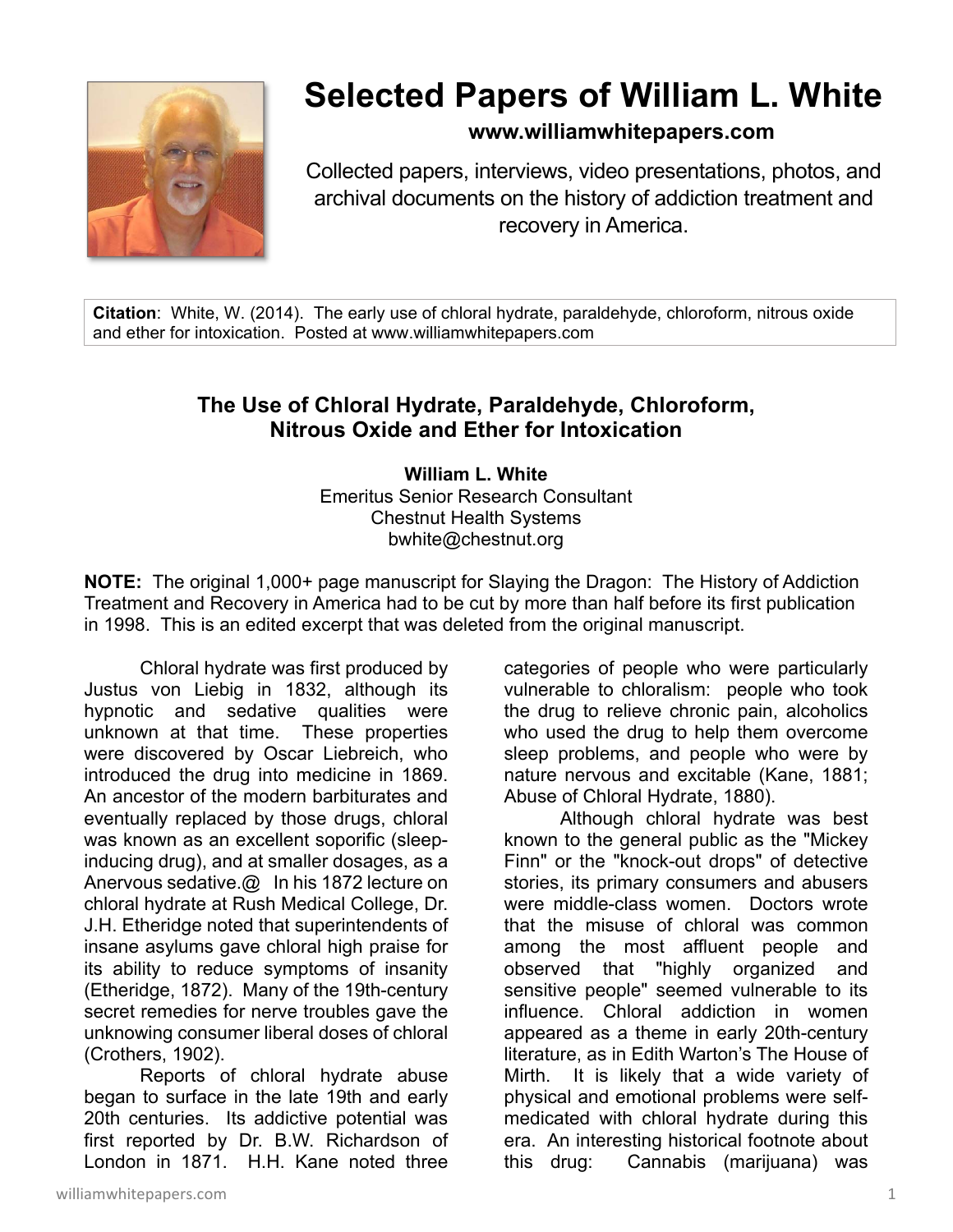sometimes used during this period to treat chloral hydrate withdrawal.

Paraldehyde, a non-barbiturate liquid sedative with a strong odor and bitter taste, was discovered in 1829 and introduced into medicine in 1881. It was commonly used in the treatment of alcoholic withdrawal until it was replaced by barbiturates, and then by benzodiazepines. As a withdrawal agent, paraldehyde was used to produce sleep and to prevent convulsions. Although a few reports of paraldehyde use for intoxication did surface over the years--particularly reports of its misuse by alcoholics, its unpleasant smell and taste made it one of the least attractive intoxicants.

Nitrous oxide, popularly known as "laughing gas," was discovered in 1772 by the English minister Joseph Priestley, the same man who invented soda-water. Nitrous oxide's potential as an anesthetic was first noted in 1799 by Sir Humphry Davy. Davy was the Superintendent of Experiments at the Pneumatic Institution in Bristol, England, and it was here that we find the first reports of the use of nitrous oxide for pleasure.

Nitrous oxide was introduced into dentistry and surgery by Dr. Horace Wells in 1844. The potential for widespread use of this drug as a surgical anesthetic was set back after Wells made a mistake in calculating the needed dosage. His patient woke up screaming in the middle of a surgical demonstration at the Massachusetts General Hospital in Boston. It is worth noting that Wells became addicted to chloroform and committed suicide in 1849, after an episode of intoxication in which he was arrested for running into the street and throwing acid on prostitutes (Nagle, 1968).

Occasional reports of nitrous oxide use for intoxication have popped up from the time the drug was introduced to the present. At the end of the 19th century, popular newspaper accounts told sensational stories of rich women treating their party guests with samples of nitrous oxide. (Kandall, 1996, p. 37) There are also periodic stories of famous supporters of the drug, like the Harvard psychologist William James, who wrote about the benefits of nitrous oxide

intoxication as an element in religious experience.

Chloroform and ether were also used as intoxicants in the 1800s. Chloroform was developed in 1831 by two men at the same time: Samule Guthrie in America and Justus von Liebig in Germany (Grun, 1979). Inhaling chloroform as an intoxicant became a fad in the 1850s. Confessional accounts of its use as an intoxicant appeared in medical journals of the 1880s. These accounts, describing early chloroform intoxication as "love at first site" and a "heaven of chaste pleasures," ended with tales of the user's self-deception and gradual slide into "chloroformomania" (The Chloroform Habit, 1884, p. 251-254). Dr. T.D. Crothers noted that women were more vulnerable to chloroform addiction than men. Crothers also noted that most chloroform addicts were former users of alcohol and opium who began to seek relief from delirium and insomnia by taking chloroform. He believed that the power of chloroform addiction was every bit as strong as that associated with other drugs, and that the "memory of chloroform narcotism" was never forgotten by the user (Crothers, 1902, p. 287, 296).

Ether was first synthesized by Valerius Cordus of Prussia in 1541 (Nuland, 1988), but it wasn't brought to popular attention until it was rediscovered by the German physician Friedrich Hoffman in 1730. Hoffman christened his liquid form of ether "anodyne" and recommended it for pain. Ether was both drunk and inhaled enthusiastically in group sprees called "ether frolics."

The use of ether as an intoxicant became particularly popular in Ireland in the 1840s. Many of the Irish men and women who took the alcohol abstinence pledge as part of Father Mathew's temperance campaign were ripe for an intoxicant to replace the alcohol. Norman Kerr marks the local doctor who began prescribing ether in water as the beginning of the Irish ether epidemic. Ether's popularity grew even stronger when the tax on cheap whiskey increased.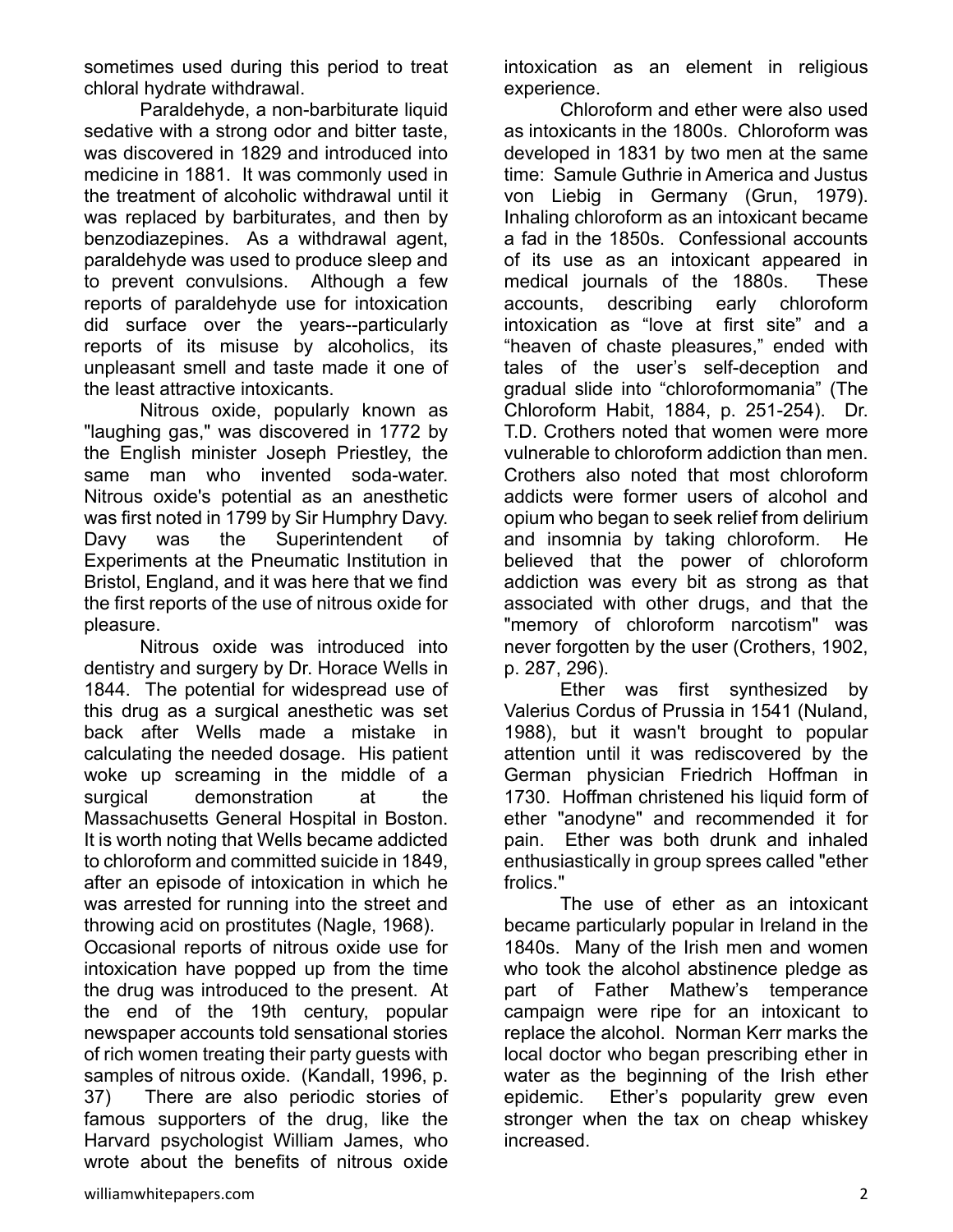This period in Irish history illustrates two enduring themes in the history of addiction. The first is that one drug tends to be effective as a substitute for another. The second theme is the likelihood that efforts to suppress one drug will be followed by increased use of other intoxicants. For some time, ether competed directly with alcohol for the affections of the Irish. Some even preferred ether because of its shortacting effects. If they were arrested for public drunkenness, they could be quite sober by the time they arrived at the police station proclaiming their innocence (Kerr, 1891).

The first popular account of ether addiction is an 1802 report of Londoner James Graham. The first medical report on ether addiction was an 1847 Lancet article about a gentlemen whose use progressed so far beyond his control that he needed "permanent restraint." Later medical reports note that the most common forms of damage from ether intoxication included gastritis, burns from smoking while using, and death from overdose (Nagle, 1968, p. 29).

Ether and chloroform were also used in surgery and dentistry. Ether was first introduced for surgical anesthesia in 1846 by William Morton, who demonstrated its success at the same hospital that had witnessed Horace Wells' failure a year earlier. Morton made his discovery based on observations of medical students participating in "ether frolics" (Mikuriya, 1969, p. 907). Occasional reports of chloroform and ether fads continued well into the 20th century, their users ranging from young students to high-society matrons in search of a novel high. There were also brief periods of more pervasive use, such as the popular use of cheap sulphuric ether in Wisconsin and Pennsylvania at the turn of the century (Crothers, 1902, p.82, 89). There were also some accounts of compulsive use, like the following 1915 report:

 The very latest sort of drunkenness is that which, it has been discovered, comes from the constant inhalation of smelling salts. So great a hold has the smelling salts habit gained upon the modern woman that when she is deprived of them she experiences all the cravings that afflict the person who dearly loves alcohol and finds himself deprived of it (Greer, Albright & Smith, 1915, p. 76).

### **The Arsenic Eaters**

Perhaps one of the strangest patterns of drug use in the late 19th and early 20th centuries was that of arsenic eating. It seems strange that people could become addicted to eating what is today known as a poison. But arsenic was used in medicine, both as a tonic and as a remedy for certain disorders (psoriasis, for example). It seems that people began taking arsenic in everincreasing quantities to gain everything from improved appearance and increased strength to sexual excitability. Problems arose when their tolerance reached toxic levels, or when they suddenly stopped using and went into life-threatening withdrawal. Lewin's 1931 account of habitual arsenic users noted that this pattern was common in the Southern United States where arsenic eaters were called "Dippers" (Lewin, 1931, p. 322).

#### **References**

Abuse of chloral hydrate (1880). *Quarterly Journal of Inebriety*, 4, 53-54.

Crothers, T.D. (1902). *The drug habits and their treatment*. Chicago: G.P. Englehard & Company.

Etheridge, J. (1872). Lectures on chloral hydrate. *Chicago Medical Journal*, 29, 521- 527.

Greer, J., Albright, I., and Smith, D. (1915). *Tragedies of the opium trade*. Chicago: J. Regan & Company.

Grun, B. (1979). *The timetables of history*. NY: Simon and Schuster.

Kandall, S. (1996). *Substance and shadow: Women and addiction in the United States*. Cambridge, MA: Harvard University Press.